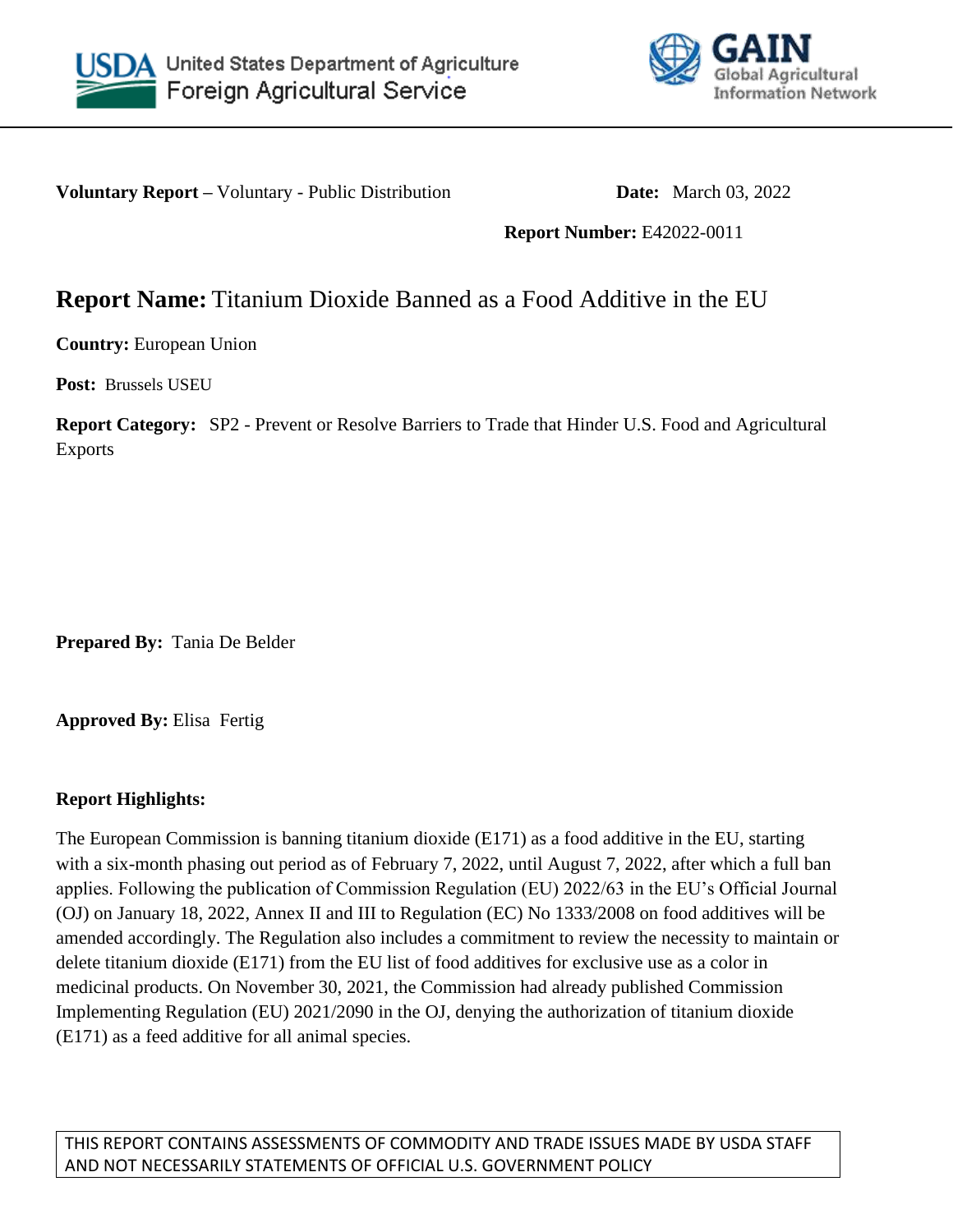



### **General Information:**

[Commission Regulation \(EU\) 2022/63,](https://eur-lex.europa.eu/legal-content/EN/TXT/?uri=uriserv%3AOJ.L_.2022.011.01.0001.01.ENG&toc=OJ%3AL%3A2022%3A011%3ATOC) which was published in EU's the Official Journal (OJ) on January 18, 2022, is amending Annexes II and III to Regulation (EC) No 1333/2008 on food additives regarding the use of titanium dioxide (E 171). This Regulation will be banning the use of titanium Dioxide (E171) as a food additive in the EU, allowing a six-month phasing out period followed by a full ban. The six-month phasing out period starts on February 7, 2022, when the Regulation enters into force. Foods containing titanium dioxide (E171) that are produced according to the rules applicable up until that date may continue to be placed on the market until August 7, 2022. After that date, they may remain on the market until their date of minimum durability or 'use by' date and from then a full ban applies.

The Annexes to Regulation (EC) No 1333/2008 on food additives are laying down a Union list of food additives approved for use in foods (Annex II) and approved for use in food additives, food enzymes, food flavorings, nutrients (Annex III) and their conditions of use. Annex II and III will be amended according to the measures provided in the Annex to Regulation (EU) 2022/63.

Following consultation of the European Medicines Agency (EMA), and in order to avoid shortages of medicinal products that could have an impact on public health, the European Commission will review the necessity to maintain or delete titanium dioxide (E 171) from the Union list of food additives for the exclusive use as a color in medicinal products in Part B of Annex II to [Regulation \(EC\) No 1333/2008.](https://eur-lex.europa.eu/legal-content/EN/TXT/?uri=CELEX%3A02008R1333-20210808&qid=1643383391069) This will happen within three years after the date of entering into force of this Regulation, or before February 7, 2025, and should be based on an updated assessment by the EMA (performed before April 1, 2024). More information is available on DG SANTE's [webpage.](https://ec.europa.eu/food/safety/food-improvement-agents/additives/re-evaluation_en#ecl-inpage-779) Meanwhile, the Commission urges the development of adequate alternatives by the pharmaceutical industry to replace it while ensuring the quality, safety, and efficacy of the medicinal products concerned.

This Regulation follows the publication of [Commission Implementing Regulation \(EU\) 2021/2090](https://eur-lex.europa.eu/legal-content/EN/TXT/?uri=CELEX%3A32021R2090) on November 30, 2021, in the OJ, which denies the authorization of titanium dioxide (E171) as a feed additive in animal nutrition, in the category of "sensory additives" and in the functional group "colorants", that are adding or restoring color in feeding stuffs. The existing stocks of the feed additive must be withdrawn from the market by March 20, 2022. Feed materials, compound feed or premixtures containing titanium dioxide (E171), produced before that date must be withdrawn from the market by June 20, 2022**.**

# **Background:**

Titanium dioxide (TiO2) is a naturally occurring mineral that is mined from the earth, processed and refined, and added to a variety of foods, as well as other consumer products. White in color, it is used to enhance the color and sheen of certain foods. The food-grade form of titanium dioxide is used to color confectionery goods, bakery products, dairy products, cheeses, icings and decorations, frozen desserts, non-dairy creamers, dried soup, pet foods, pharmaceutical products, and cosmetics.

On October 8, 2021, the European Commission [announced](https://ec.europa.eu/commission/presscorner/detail/en/MEX_21_5165) that the Standing Committee on Plants, Animals, Food and Feed approved the European Commission's proposal to ban the use of titanium dioxide

THIS REPORT CONTAINS ASSESSMENTS OF COMMODITY AND TRADE ISSUES MADE BY USDA STAFF AND NOT NECESSARILY STATEMENTS OF OFFICIAL U.S. GOVERNMENT POLICY